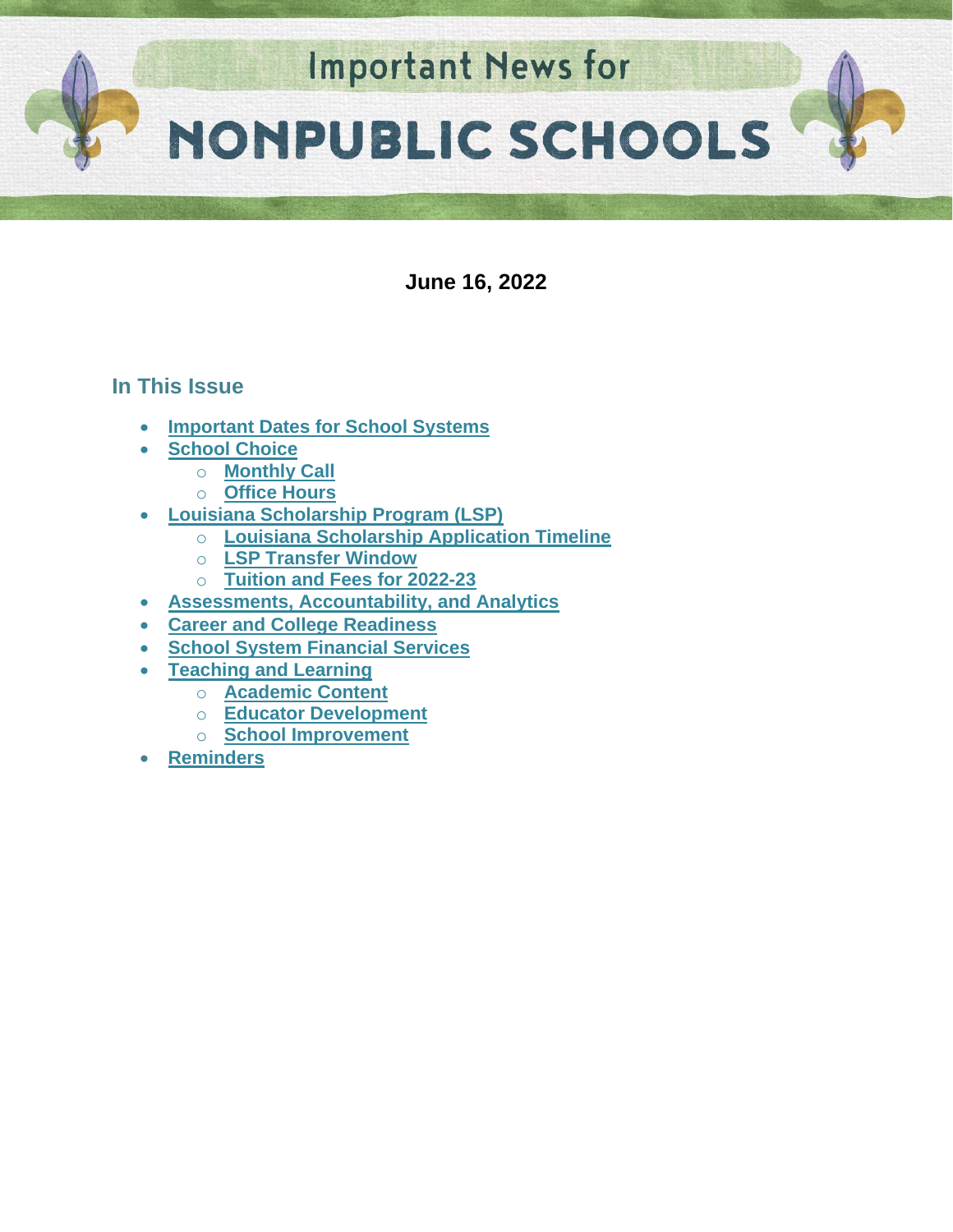# <span id="page-1-0"></span>**Important Dates for School Systems**

| <b>Office Hours</b>                                                                                                                                              |                      |  |  |
|------------------------------------------------------------------------------------------------------------------------------------------------------------------|----------------------|--|--|
| <b>Office Hours Title</b>                                                                                                                                        | <b>Zoom Link</b>     |  |  |
| P-EBT Data Managers Office Hours                                                                                                                                 | June 21 at 10 a.m.   |  |  |
| Early Childhood Lead Agencies Office Hours                                                                                                                       | June 21 at 3 p.m.    |  |  |
| <b>Assessment and Accountability Office Hours</b>                                                                                                                | June 28 at 3:45 p.m. |  |  |
| <b>Monthly Calls*</b>                                                                                                                                            |                      |  |  |
| <b>Monthly Call Title</b>                                                                                                                                        | <b>Zoom Link</b>     |  |  |
| Legislative and Policy Support Monthly Call                                                                                                                      | June 20 at 10 a.m.   |  |  |
| Assessment and Accountability Monthly Call                                                                                                                       | June 21 at 3:45 p.m. |  |  |
| <b>Nutrition Support Monthly Call</b>                                                                                                                            | July 5 at 1 p.m.     |  |  |
| Data Coordinator Monthly Call                                                                                                                                    | July 14 at 1 p.m.    |  |  |
| Career and College Readiness Monthly Call                                                                                                                        | July 28 at 3 p.m.    |  |  |
| <b>Alternative Education Leaders Monthly Call</b>                                                                                                                | August 3 at 9 a.m.   |  |  |
| <b>Education Technology Monthly Call</b>                                                                                                                         | August 11 at 9 a.m.  |  |  |
| *Monthly call presentations are available in the School Improvement Library. View the School System<br>Support Calendar to access a complete schedule of events. |                      |  |  |
| <b>Upcoming Events</b>                                                                                                                                           |                      |  |  |
| Diverse Learners: Accelerate Louisiana's Tutoring Strategy Webinar                                                                                               | June 23 at 2 p.m.    |  |  |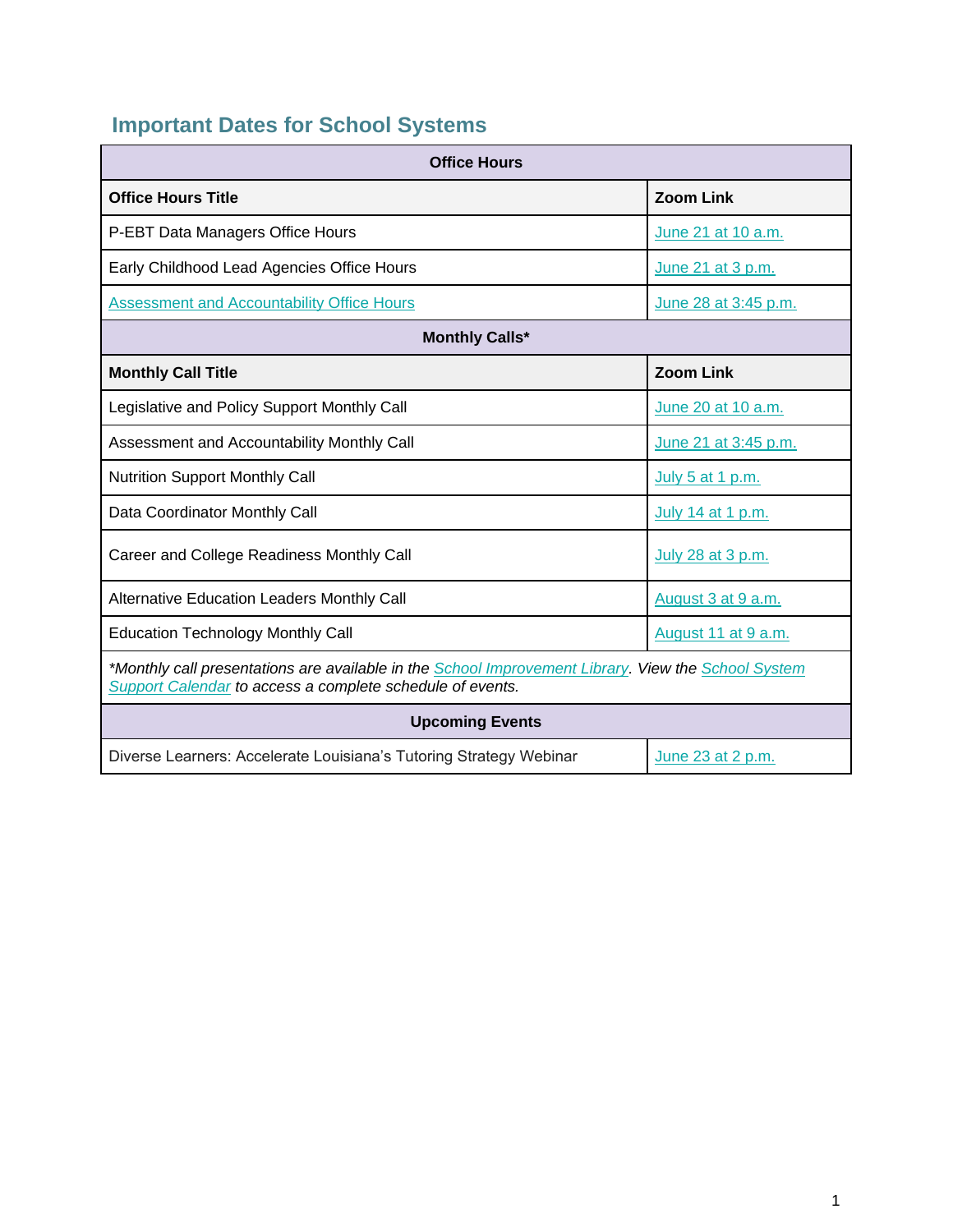# <span id="page-2-0"></span>**School Choice**

## <span id="page-2-1"></span>**Monthly Call**

Our June monthly call was held yesterday, June 15th at 2pm.

- You can get a copy of June's monthly call deck [here:](https://www.louisianabelieves.com/docs/default-source/district-support/nonpublic-monthly-call-june-2022.pdf) [https://www.louisianabelieves.com/docs/default-source/district-support/nonpublic-monthly-call](https://www.louisianabelieves.com/docs/default-source/district-support/nonpublic-monthly-call-june-2022.pdf)[june-2022.pdf](https://www.louisianabelieves.com/docs/default-source/district-support/nonpublic-monthly-call-june-2022.pdf)
- You can always join the monthly calls usin[g](https://ldoe.zoom.us/j/95207641144?pwd=SDJib051bkVEemM3SzExcXRTUEJRUT09) [this link:](https://ldoe.zoom.us/j/95207641144?pwd=SDJib051bkVEemM3SzExcXRTUEJRUT09) <https://ldoe.zoom.us/j/95207641144?pwd=SDJib051bkVEemM3SzExcXRTUEJRUT09>

## <span id="page-2-2"></span>**Office Hours**

The Office of School Choice-Nonpublic Schools Team will be offering a new service called [Office Hours.](https://www.picktime.com/LDEnonpublicschools) We are offering office hours to provide one-on-one assistance regarding any questions you may have.

Office hours will be offered each week for **school administrators and other school system employees.** Office hours will be held Tuesdays and Thursdays from 10:30 a.m. to 11:30 a.m.

You can book your Office Hours call using this [link:](https://www.picktime.com/LDEnonpublicschools) <https://www.picktime.com/LDEnonpublicschools>

In order to make sure that every school gets an opportunity to schedule a call, each call will be limited to 15 minutes. When booking your call, you must include a description of what you'd like to discuss during the call in the "booking notes" section of the form. This will ensure that our staff is prepared ahead of the call and can effectively use the time to address your concerns.

PLEASE NOTE: If you miss your scheduled time, you will need to book a new appointment time. If you have any questions about Office Hours, please reach out to us at studentscholarships@la.gov for assistance.

*This service is not available to families. Families with questions should submit them to*  **studentscholarships@la.gov**

## **Louisiana Scholarship Program (LSP)**

## <span id="page-2-3"></span>**Louisiana Scholarship Application Timeline**

| <b>PROCESS</b>                | <b>DEADLINE</b> |
|-------------------------------|-----------------|
| <b>Transfer Window Closes</b> | 7/18            |

*\*All dates are tentative, please review future issues of the Nonpublic newsletter for all updates*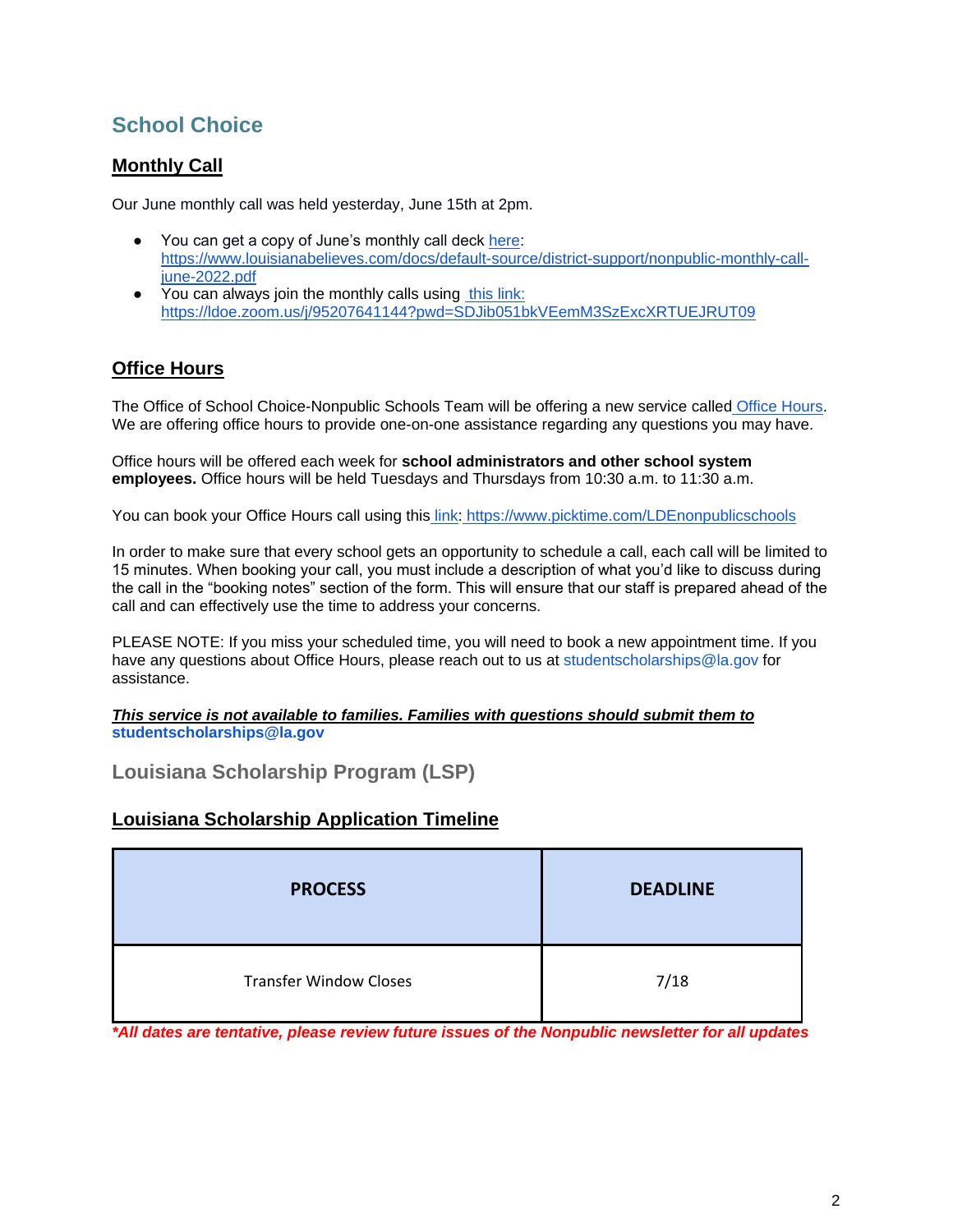## <span id="page-3-0"></span>**LSP Transfer Window**

The transfer window for the 2022-23 school year opened on June 15th. Please submit all completed transfer forms to [studentscholarships@la.gov](mailto:studentscholarships@la.gov)

● You can access a copy of the 2022-23 summer transfer form [here:](https://www.louisianabelieves.com/docs/default-source/nonpublic-schools/2022-23-lsp-summer-transfer-form.pdf?sfvrsn=a2626518_2) [https://www.louisianabelieves.com/docs/default-source/nonpublic-schools/2022-23-lsp-summer](https://www.louisianabelieves.com/docs/default-source/nonpublic-schools/2022-23-lsp-summer-transfer-form.pdf?sfvrsn=a2626518_2)[transfer-form.pdf?sfvrsn=a2626518\\_2](https://www.louisianabelieves.com/docs/default-source/nonpublic-schools/2022-23-lsp-summer-transfer-form.pdf?sfvrsn=a2626518_2)

## <span id="page-3-1"></span>**Tuition and Fees for 2022-23**

All schools must submit 2022-2023 tuition and fee information by **5:00 p.m. on June 24th** vi[a](https://form.jotform.com/221565107309149) **[this form.](https://form.jotform.com/221565107309149)**  *Please do not use old/saved links to complete this form***.**

Schools submit tuition and fee information to the LDOE. Tuition and fees received through the Scholarship Program for participating students must not exceed tuition and fees charged to enrolled students not participating in the program. Scholarship funds may not be used to pay tuition and fees for students not participating in the Scholarship Program

Eligible fees are those charged to all students, regardless of scholarship participation. **Please do not list any non-eligible fees that are charged only to some students.**

- **Examples of eligible fees include**: new student registration, graduation fees, technology fees, etc.
- **Examples of ineligible fees include**: non-Catholic student fees, transportation, optional extracurricular fees, out of parish fees, etc.

Please enter the tuition and eligible fees for EVERY grade served by the school, even if there are no current Louisiana Scholarship Program students enrolled in those grades. *For example, if the school serves grades 6 - 8, then there should be tuition and fee amounts filled in for grades 6 - 8.*

In addition to submitting tuition information and documentation, schools must upload signed copies of:

- [Individual Enrichment Assurances Form,](https://urldefense.proofpoint.com/v2/url?u=https-3A__drive.google.com_file_d_1fSbVOa37qWUYyWnhS4-5F-2DfaOg1WQgBXDX_view&d=DwMFAg&c=xlPCXuHzMdaH2Flc1sgyicYpGQbQbU9KDEmgNF3_wI0&r=P567e1YhJy265zNVv7fFPnov78solC_LIJ9Q16ha9js&m=ITTOyFstX1wecsA-RI5HNP9ftlo_xbto1ccmvG8KI7o&s=qAkZysqCt9dswSdlXH6isZ6LV-hA1nY5HIMyD_kW7cw&e=) signed by all board members, school administrators and principals
- [Educational Purposes Assurances Form,](https://urldefense.proofpoint.com/v2/url?u=https-3A__drive.google.com_file_d_1-2DMr4A3bnpJqNK435-5FjjmwtBBmjUQFZ3c_view&d=DwMFAg&c=xlPCXuHzMdaH2Flc1sgyicYpGQbQbU9KDEmgNF3_wI0&r=P567e1YhJy265zNVv7fFPnov78solC_LIJ9Q16ha9js&m=ITTOyFstX1wecsA-RI5HNP9ftlo_xbto1ccmvG8KI7o&s=zHgvfjyjgAObnvYj4U7vDhTP7YOtXEYJa29L9vAb9Zk&e=) signed by the principal

The tuition and fees charged for a sample of non-Scholarship students will be reviewed to verify that the tuition and fee amount charged for these students is not less than the amounts charged to students participating in the Scholarship Program. In the event that the financial audit identifies a finding regarding inappropriate payment of tuition and fees, payment adjustments will be made, schools may be required to reimburse the Department for overpaid tuition and fees, and schools may receive further sanctions.

If your school is not listed on the Jotform, please email studentscholarships@la.gov to have your school added to the list.

# **Assessments, Accountability and Analytics**

#### **DRC Student Corrections Online Cleanup**

**Please share this information with school and district test coordinators.**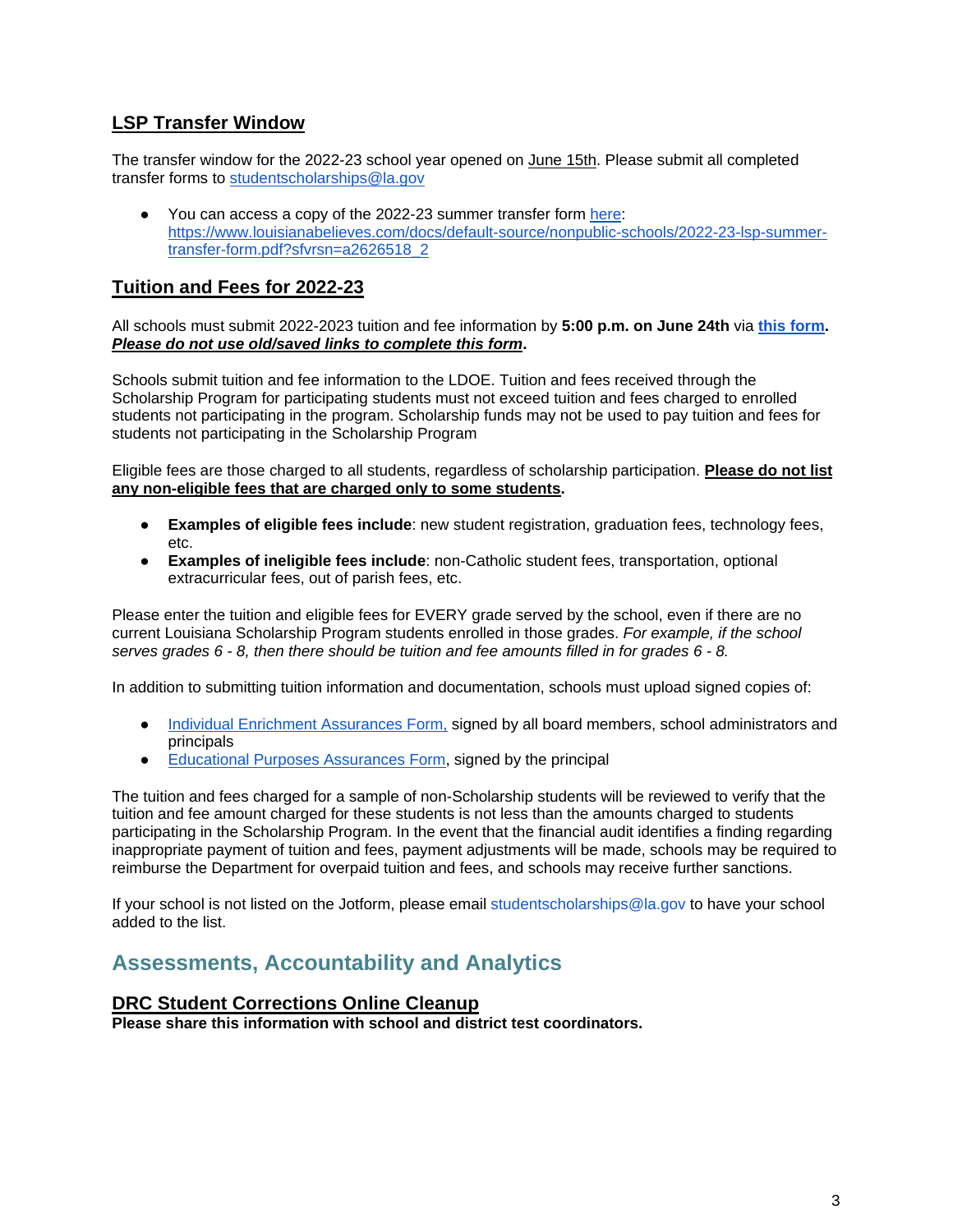The DRC Student Corrections System opened on June 13 and will close on June 20. This process provides schools and systems with the opportunity to correct impending zeros and some demographic data for LEAP 2025 testing and LEAP Connect.

- A webinar was held on June 7. The webinar deck is available in the [Assessment Library](https://www.louisianabelieves.com/resources/library/assessment) under the *Resources and Forms* section with file name "Using DRC Student Corrections Online Cleanup 2022."
- An FAQ document is available in the same location as described above with file name "2021-2022 DRC Student Correction System FAQ."
- District test coordinators and school test coordinators can access the system using the same login that is used for testing in the DRC platform.
- A data file has been created for LEAP grades 3-8, which does not include scores but does include confirmation of tests taken. This file is important to the cleanup process. The file is available under *Report Delivery* in DRC INSIGHT.
- No extensions can be granted for this cleanup.

Please contact [assessment@la.gov](mailto:assessment@la.gov) or [jennifer.baird@la.gov](mailto:jennifer.baird@la.gov) for questions related to DRC Student Corrections.

#### **National Student Clearinghouse (College Enrollment) Data Sharing Agreement Please share this information with system leaders.**

The LDOE has entered into an agreement with the National Student Clearinghouse to obtain college enrollment for high school graduating students. National Student Clearinghouse (NSC) is the only organization that has specific enrollment and degree information from over 3,600 colleges and universities throughout the United States, whose combined enrollment represents over 96 percent of all higher education enrollments nationwide. This is an opportunity for the LDOE to offset the cost for school systems by purchasing the data in a state-level contract funded by the LDOE. The LDOE will make these data available through EdLink to school systems that sign the data sharing agreement addendum, at no cost to schools. Pursuant to La R.S. 17:3912, the LDOE is charged with making college enrollment information available to legislators, all school systems, and the public. This information will inform Louisiana's high school graduates' postsecondary success.

Action Item for School Systems who have not already submitted this NSC addendum.

- 1. Review the LDOE-NSC executed agreement[:](https://urldefense.proofpoint.com/v2/url?u=https-3A__www.louisianabelieves.com_docs_default-2Dsource_data-2Dmanagement_national-2Dstudent-2Dclearinghouse-2D-2D-2D2022.pdf-3Fsfvrsn-3D7386518-5F2&d=DwMGaQ&c=xlPCXuHzMdaH2Flc1sgyicYpGQbQbU9KDEmgNF3_wI0&r=tfo0-czka-P8BMN0du3dPA&m=uadRfWRlT6LHVvjLybWdt1j7f2AnqAWd5f_plPO3irE&s=7KP7-ieeoXBHU_TwGcvZh7kMxAKbfvv5FLqmFebCAa0&e=) [NSC Agreement](https://urldefense.proofpoint.com/v2/url?u=https-3A__www.louisianabelieves.com_docs_default-2Dsource_data-2Dmanagement_national-2Dstudent-2Dclearinghouse-2D-2D-2D2022.pdf-3Fsfvrsn-3D7386518-5F2&d=DwMGaQ&c=xlPCXuHzMdaH2Flc1sgyicYpGQbQbU9KDEmgNF3_wI0&r=tfo0-czka-P8BMN0du3dPA&m=uadRfWRlT6LHVvjLybWdt1j7f2AnqAWd5f_plPO3irE&s=7KP7-ieeoXBHU_TwGcvZh7kMxAKbfvv5FLqmFebCAa0&e=)
- 2. Obtain school system superintendent signature on this opt-in addendum[:](https://www.louisianabelieves.com/docs/default-source/data-management/national-student-clearinghouse-(2022)---addendum.docx?sfvrsn=fa386518_2) [NSC Addendum](https://www.louisianabelieves.com/docs/default-source/data-management/national-student-clearinghouse-(2022)---addendum.docx?sfvrsn=fa386518_2)
- 3. Submit the [s](https://form.jotform.com/220685140413144)igned agreement to **Idedata@la.gov** or use this [Submission Link](https://form.jotform.com/220685140413144)

If you are unsure if your school system has submitted the NSC addendum, please review th[e](https://datastudio.google.com/u/0/reporting/1arwh3223YKsaV7xjbgEJSf0uymYALvUH/page/ija3?params=%7B%22df2%22:%22include%25EE%2580%25800%25EE%2580%2580IN%25EE%2580%2580002%22%7D) [Data](https://datastudio.google.com/u/0/reporting/1arwh3223YKsaV7xjbgEJSf0uymYALvUH/page/ija3?params=%7B%22df2%22:%22include%25EE%2580%25800%25EE%2580%2580IN%25EE%2580%2580002%22%7D)  [Sharing Agreement Tracker.](https://datastudio.google.com/u/0/reporting/1arwh3223YKsaV7xjbgEJSf0uymYALvUH/page/ija3?params=%7B%22df2%22:%22include%25EE%2580%25800%25EE%2580%2580IN%25EE%2580%2580002%22%7D) This tracker indicates which agreements have been received.

Please [contact ldedata@la.gov](mailto:ldedata@la.gov) with questions.

## **LEAP 2025**

#### **Please share this information with school and district test coordinators.**

- Available now: test setup for LEAP 2025 high school summer administration
- Due now: LEAP 2025 high school summer administration schedules to [assessment@la.gov](mailto:assessment@la.gov)

Please contact [assessment@la.gov](mailto:assessment@la.gov) with questions related to LEAP 2025.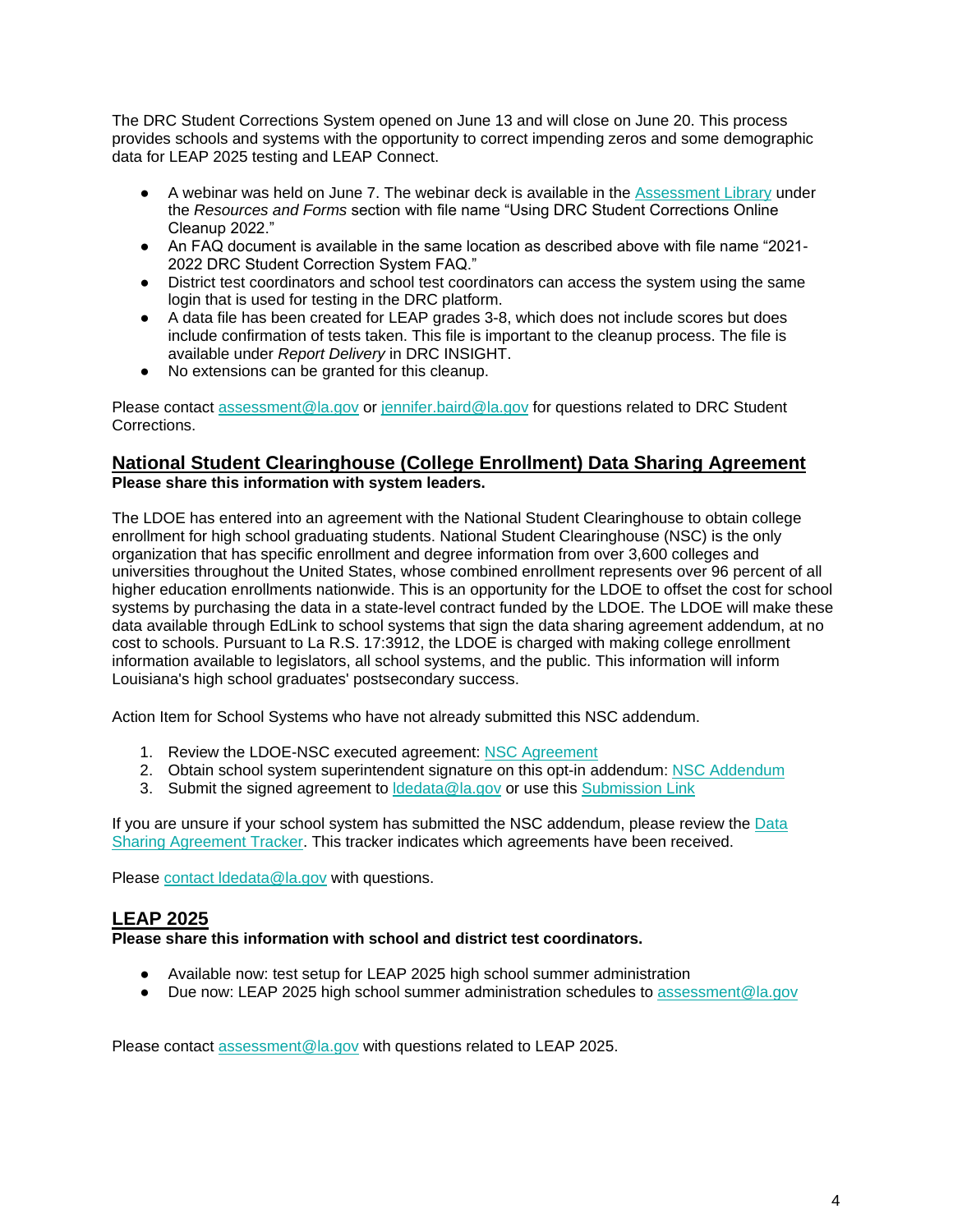# <span id="page-5-0"></span>**Career and College Readiness**

## **School Medicaid Transportation Reimbursement Webinar**

**Please share with school-based Medicaid coordinators, special education directors and school business managers.**

School systems interested in seeking reimbursement for transportation costs related to medicaid services should participate in this webinar to review program requirements.

- **Webinar Date and Time:** July 20, 8:30 9:30 a.m.
- **Registration Link:** [Transportation Reimbursement Webinar](https://ldoe.zoom.us/j/95292889775?pwd=Yjk3elUvcWtCR2RIWkdLRGlsZ3ZaQT09)
- **Webinar Phone Number:** 1- 470-250 -9358 or +1-470-381-2552
- **Meeting ID:** 952 9288 9775

Please contact [elizabeth.duncan@la.gov](mailto:elizabeth.duncan@la.gov) with questions.

#### **School Based Medicaid Learning Collaboratives**

**Please share with school based Medicaid coordinators, special education directors and school business managers.**

The LDOE is now seeking additional school systems to participate in the 2022-2023 Medicaid learning collaboratives. The learning collaborative is a series of six webinars for school Medicaid coordinators, business managers and related service coordinators.

Each collaborative will focus on a different aspect of the Medicaid program including allowable services, documentation, funding, reimbursement, random moment time study, and the audit process. Each session is scheduled to last 30-45 minutes. There will be multiple learning collaboratives over the course of the academic year.

Space is limited to 8 school systems for each learning collaborative. If you would like to participate in an upcoming learning collaborative, please [register your interest.](https://forms.gle/YiB95v7nCYKkGU2QA) The summer learning collaborative will begin on **July 25** and the fall learning collaborative will begin on **September 12**.

Please contact [elizabeth.duncan@la.gov](mailto:elizabeth.duncan@la.gov) with questions.

# **School System Financial Services**

**Required Services Request for Reimbursements Please share with financial officials.**

The LDOE is currently accepting Required Services requests for reimbursement for the School Year 2021-2022. Please see the attached [Memo](https://www.louisianabelieves.com/docs/default-source/nonpublic-schools-finance/required-services-memo.pdf) for details and links to resource materials.

Submissions must be submitted electronically and are due by September 30, 2022. For questions please contact [nonpublicschoolfinancehelpdesk@la.gov](mailto:nonpublicschoolfinancehelpdesk@la.gov)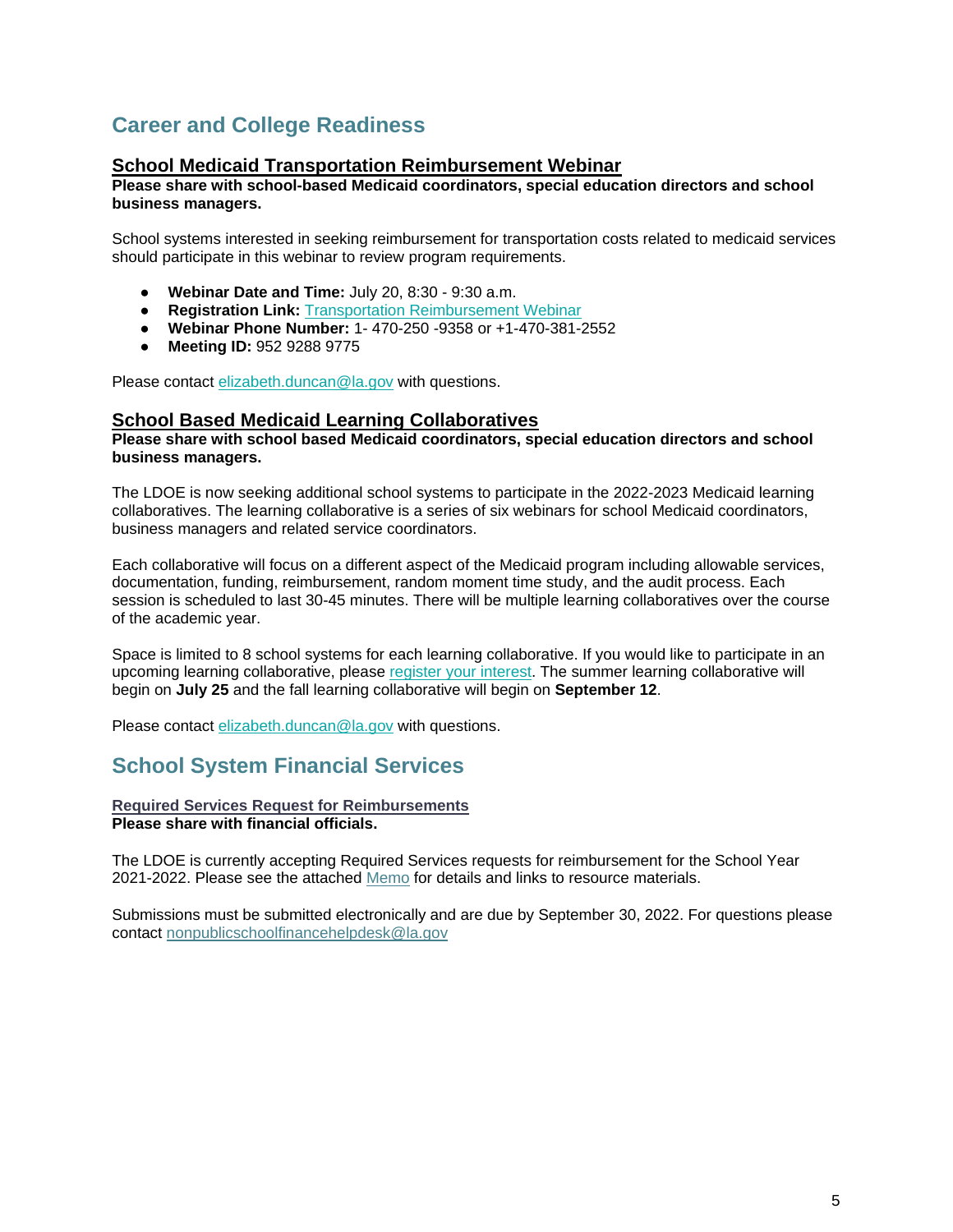# <span id="page-6-0"></span>**Teaching and Learning**

# <span id="page-6-1"></span>**Academic Content**

#### **Biology, Chemistry, and Physics Curriculum Pilot Deadline Extended to July 1 Please share with principals, curriculum/science supervisors, and high school supervisors.**

Any school systems planning to pilot [OpenSciEd High School](https://www.louisianabelieves.com/docs/default-source/year-long-planning/openscied-high-school-pilot.pdf) Biology, Chemistry, and/or Physics materials during the upcoming school year must be listed with the Department as a participating pilot system in order to obtain access to materials, professional learning, and implementation support. Systems who indicated plans to implement the pilot within Super App received communication regarding specific action steps required to confirm participation. Due to the nature of this pilot, opportunities to secure kit materials and professional learning are limited and time sensitive. Systems planning to participate in the pilot must contact [STEM@la.gov](mailto:STEM@la.gov) no later than July 1.

Please contact [STEM@la.gov](mailto:STEM@la.gov) with questions.

## <span id="page-6-2"></span>**Educator Development**

# **New Episode Released: Teacher Leader Lagniappe Podcast**

**Please share with school and system leaders.**

Teacher Leader Lagniappe offers a little something extra for Louisiana educators. As educators, we are leaders - leaders of our families, classrooms, schools, teams, and systems. Host Em Cooper shares inspiring stories from leaders in Louisiana and across the country. You'll hear from innovators, change agents, and experts that will empower you to grow in your profession. Educators can subscribe to th[e](https://www.buzzsprout.com/1804579) [podcast](https://www.buzzsprout.com/1804579) and listen to the latest episode.

#### **Season 2: Episode 1 - Defender of Wonder, Amanda Jones**

Em Cooper interviews Amanda Jones, Teacher-Librarian at Live Oak Middle School in Watson, Louisiana. Find out Amanda's favorites as an award-winning Librarian, her journey to becoming a beloved educator, and why Librarians are essential for schools. East Feliciana is highlighted for the experiences they provide students on learning about various careers in their community.

**Share Your Stories**: Educators can submit [pictures](https://www.louisianabelieves.com/podcast) of the great things happening in your school and system for our What's Making Me Smile segment. Please contact [em.cooper@la.gov](mailto:em.cooper@la.gov) with questions.

## **Workforce Reporting Update**

**Please share with system leaders, school leaders, human resource directors, security coordinators, and data managers.**

System and site leaders now have real-time access to their workforce reporting data. Last week, the dashboard went live during the Teacher Leader Summit, and training for the dashboard continues this summer. Please be sure to join the sessions below to learn how to access the dashboard and how to use it in your workflow.

**Workforce Reporting: Dashboard Best Practices (using the dashboard in your workflow)**

- **Meeting Date and Time:** July 12 at 10 a.m.
- **Meeting Link:** <https://zoom.us/j/8322783910?pwd=OGNjTTNXQTg4bUVqVHVaZHVET1gydz09>
- **Meeting ID#:** 832 278 3910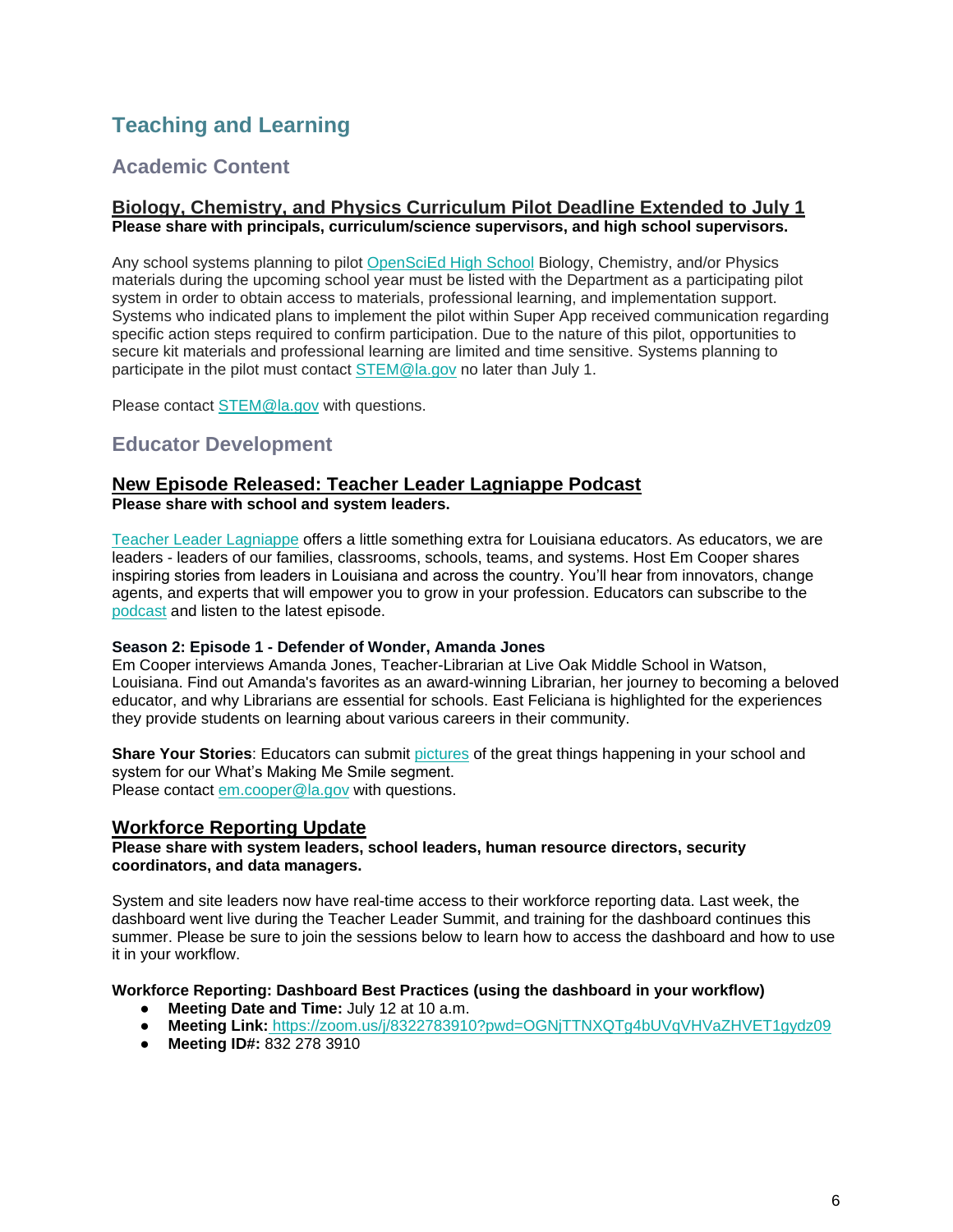● **Meeting Passcode:** i3PfJs

**Combination Training: If you are unable to attend in June or July**

- **Meeting Date and Time:** August 9 at 10 a.m.
- **Meeting Link:** <https://zoom.us/j/8322783910?pwd=OGNjTTNXQTg4bUVqVHVaZHVET1gydz09>
- **Meeting ID#:** 832 278 3910
- **Meeting Passcode:** i3PfJs

## **CLASS® Train-the-Trainer Funding Opportunity**

#### **Please share with system leaders, school leaders, human resource directors, data directors, and teacher leaders.**

During the 2022-2023 school year, schools are encouraged to choose CLASS® or NIET Teaching and Learning Standards rubrics as an option to replace Compass for [K-2 Professional Practice.](https://www.louisianabelieves.com/docs/default-source/key-compass-resources/2022-2023-k-2-teacher-professional-practice.pdf?sfvrsn=96126518_4)

Maintaining trained, certified observers is an important component sustaining the use of CLASS® in K-2. Funding is available for the [CLASS® Observer Train-the-Trainer](https://www.louisianabelieves.com/docs/default-source/key-compass-resources/k-2-class-ttt-funding-opportunity_-spring-2022.pdf?sfvrsn=95126518_4) model for systems with CIR/UIR-A schools. At the school system level, the Train-the-Trainer model will allow school system leaders to build and sustain a cadre of certified observers.

Please contact [lori.pennison@la.gov](mailto:lori.pennison@la.gov) with questions.

## **2022-2023 Mentor Waiver Application**

#### **Please share with school and system leaders.**

At the April BESE meeting, the Board approved a waiver for the Mentor policy for the 2022-2023 school year. Mentor teacher waivers will be granted on a case-by-case basis through the application process established by the LDOE and at no fee. The waiver will be issued by the LDOE for educators highly recommended by the Mentor's principal and who possess one or more of the following qualifications:

- 1. Two years of Highly Effective Compass ratings;
- 2. National Board Certification;
- 3. Statewide or national distinction for excellence in teaching;
- 4. Experience as a TAP mentor, master teacher, executive master teacher, or certified TAP evaluator;
- 5. Content leader experience, as evidenced by participation in Content Leader training or redelivery of professional development; or
- 6. Master's or doctorate in education and exemplary experience hosting student teachers.

The 2022-2023 Mentor Waiver [Application](https://louisianabelieves.smapply.io/prog/) will open on **July 19, 2022**.

Mentor Waiver Applications must be created by the system leader responsible for resident placement and/or Mentor recruitment and support. We encourage system leaders leading this work to attend one of the two Mentor Waiver Application [webinars.](https://ldoe.zoom.us/j/3455048179)

**Webinar Dates/Time:** July 19 from 10-11 a.m. or July 21 from 1:30-2:30 p.m. **Webinar Link:** <https://ldoe.zoom.us/j/3455048179> **Passcode:** 3455048179 **Phone:** 1-470-381-2552

Please contact [believeandprepare@la.gov](mailto:believeandprepare@la.gov) with questions.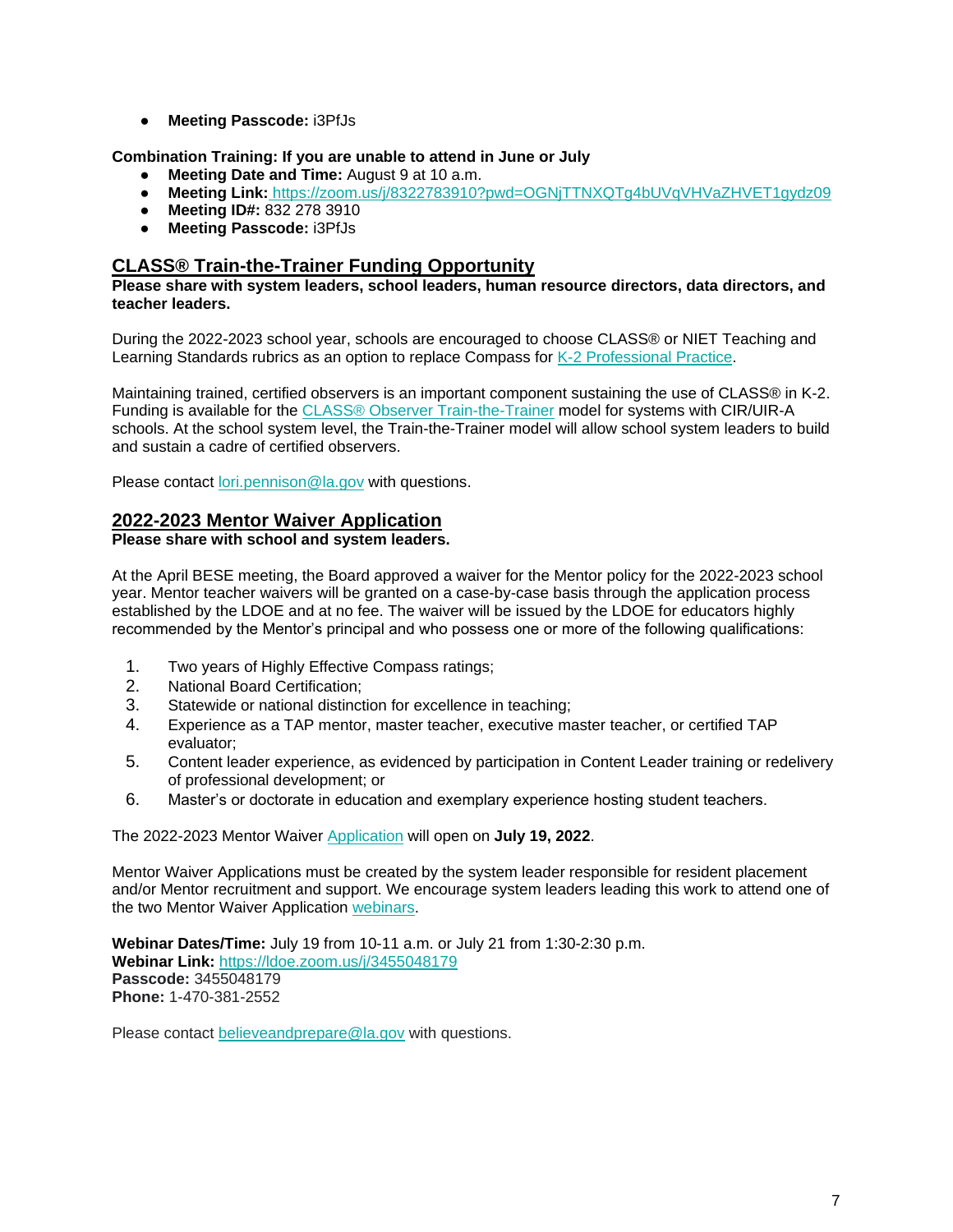## **Educator Development End-of-Year Surveys**

#### **Please share the following survey links with the principals, mentors, and Louisiana Pre-Educator Pathway system leads.**

- **2022 Believe and Prepare [Principal Survey](https://form.jotform.com/221314340045137) closing June 15**
	- To be completed by **all principals** that have had teachers complete Mentor or Content Leader training or have Mentors that served on their campus as a mentor to an undergraduate or post baccalaureate resident.
- **2022 Believe and Prepare [Mentor Teacher Survey](https://form.jotform.com/221314653046145) closing June 15** To be completed by **all Mentors** that have completed training or served as a mentor to an undergraduate or post baccalaureate resident.
- **[Louisiana Pre-Educator Pathway](https://form.jotform.com/221244804572048) closing June 23** To be completed by the school system Pre-Educator Pathway/Grow Your Own lead.

Please contact [believeandprepare@la.gov](mailto:believeandprepare@la.gov) with questions.

## **Teacher Leader Summit**

#### **Please share with summit attendees.**

Louisiana's largest professional development event for educators opened May 31 for its tenth anniversary at the Ernest N. Morial Convention Center in New Orleans. Teacher Leader Summit brought together educators from across the state for an energy-filled, inspiring event that closes out one school year and inspires attendees in their planning for the next.

The theme of the tenth annual Teacher Leader Summit was **Making a Comeback**, a reference to the resiliency educators have demonstrated over the past several years and how Louisiana continues to make significant academic strides in the face of immense adversity.

To celebrate the tenth year and Making a Comeback, educators were invited to visit the photo booth throughout the week. Images taken at the photobooth were then compiled into a [mosaic image.](https://api.fotomasterltd.net/photo-mosaic-booth/live/presentation.html?clientId=1236037&eventId=1653681992658-LDOE_-_Final&columns=54&rows=36&focusOption=true) Can you spot your photo?

Please contact **doeevents@la.gov** with questions.

#### **Real-time Early Access to Literacy (REAL) Summer Tutoring Cycle Please share with system leaders.**

The REAL summer tutoring cycle has begun. The summer cycle is May 23 - July 22, 2022.

The PowerPoint presentations from the summer webinar for Tutoring Service Providers and the summer webinar for school systems can be found on the [REAL website.](https://www.louisianabelieves.com/academics/real-time-early-access-to-literacy)

#### **Pre/Post Assessment**

All Tutoring Service Providers will administer a pre/post literacy screener to students during the first and last week of each tutoring cycle. The Pre/Post Assessment Sum[mer Guidance](https://drive.google.com/file/d/1wY3o8SORcsJopqILT0F8EPOQ-53JWGMY/view?usp=sharing) document will contain all required assessment materials for each grade level.

If you have a new REAL contact person for your school system, please email that information to [holly.manson@la.gov.](mailto:holly.manson@la.gov)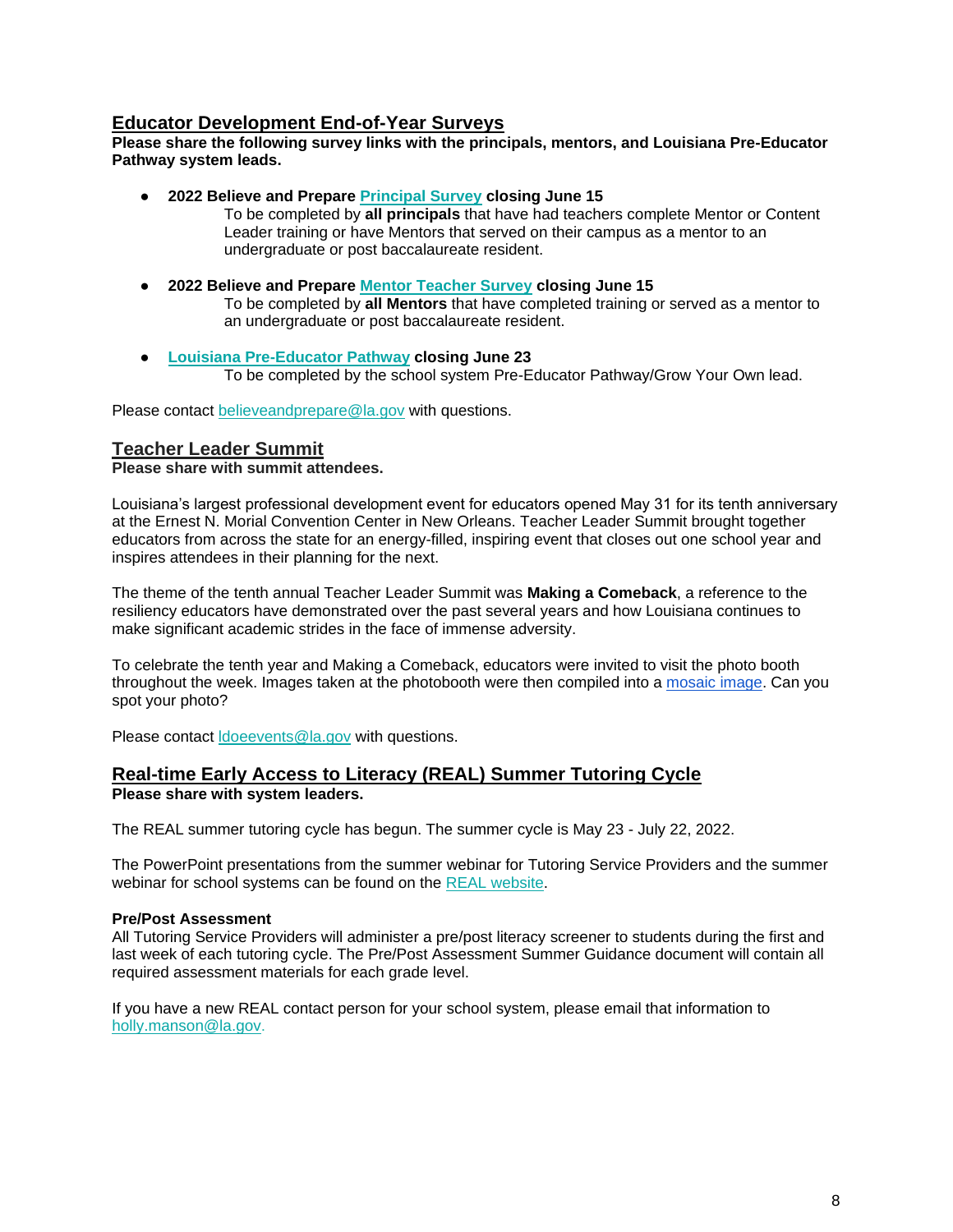## **Summer Learning Programs**

**Please share with summer learning program coordinators.**

Systems should expect to share information about student outcomes through the completion of a survey following the conclusion of the Summer Learning Program. The survey covers four broad topics: program information, student attendance (required), measures of outcomes (required), and student/parent/staff surveys (strongly encouraged). The measuring effectiveness section of the [Summer Learning Program](https://www.louisianabelieves.com/docs/default-source/academics/summer-learning-program-guidance-2021.pdf?sfvrsn=9f5a6618_2)  [Guidance](https://www.louisianabelieves.com/docs/default-source/academics/summer-learning-program-guidance-2021.pdf?sfvrsn=9f5a6618_2) can be used as a guide for more detail about the data collection topics.

Please contact [keisha.thomas2@la.gov](mailto:Keisha.Thomas2@la.gov) with questions.

#### **School Improvement Best Practices**

#### **Please share with system leaders.**

The 2022 Louisiana School Improvement Best Practices training sessions are delivered virtually unless otherwise noted by your school system. If you have not registered to attend the training sessions, it is encouraged to register as soon as possible. The [training sessions](https://www.louisianabelieves.com/docs/default-source/district-support/louisiana-best-practices---summer-2022-general-training-dates.pdf?sfvrsn=22316518_2-Summer-2022-General-Dates.pdf) will be capped for capacity to allow for facilitators to better engage with individual educators. Each school can send up to five participants. [Registration](https://na.eventscloud.com/website/38017/) for the virtual training sessions will close two weeks prior to the start date.

All CIR and UIR-A schools will be required to participate in the Instructional Leadership Team (ILT) Support and Teacher Collaboration Support training sessions, as well as the accompanying online portal and two days of on-site and/or virtual coaching as follow-up support to the training.

- If a CIR or UIR-A school participated in ILT support or Teacher Collaboration support trainings in Summer 2021, then it is required that they complete the next level training in that area in Summer 2022.
- If a CIR or UIR-A school did not participate in ILT support and Teacher Collaboration support trainings in Summer 2021, then it is required that they complete the foundational training in those areas in Summer 2022.

While all CIR and UIR-A schools are required to participate in the Instructional Leadership Team Support and Teacher Collaboration Support training sessions, all schools in Louisiana may participate in this opportunity to support implementation of these essential practices this summer.

Please contact [keisha.thomas2@la.gov](mailto:Keisha.Thomas2@la.gov) with questions.

## <span id="page-9-0"></span>**School Improvement**

## **School Support Institutes 2022 - 2023**

**Please share with school and system leaders.**

[Registration](https://www.louisianabelieves.com/docs/default-source/district-support/school-support-institutes-registration.pdf?sfvrsn=1a696518_2) is now open for School Support Institutes 2022-2023. Registration closes July 8, 2022.

The following types of traditional public and charter schools should register:

- CIR labeled schools
- UIR-A labeled schools
- UIN CLSD grant recipients to attend the Literacy Pathway
- Non-label schools in systems approved for Achieve! funding to attend SSI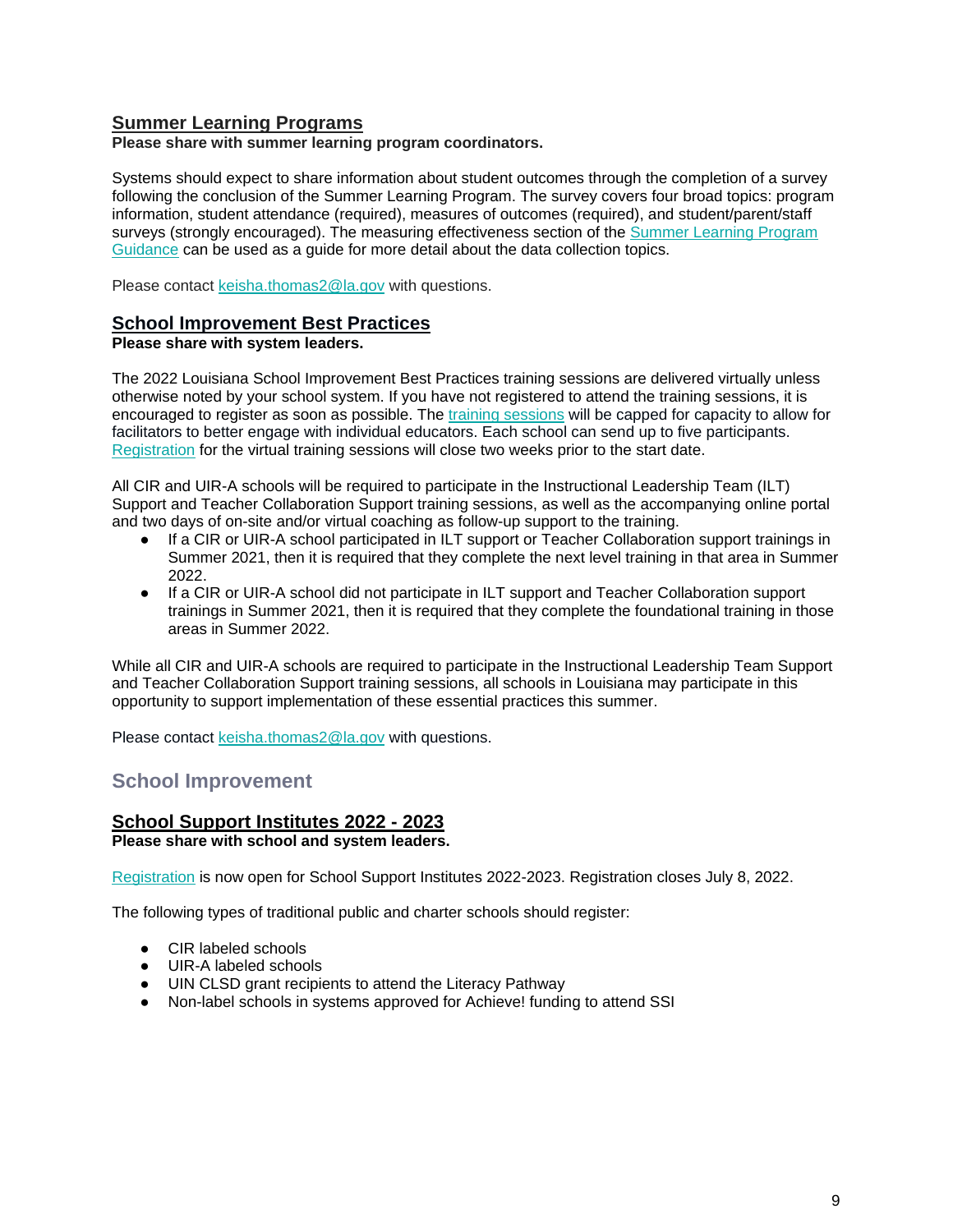The registration process for system leaders and school-based instructional leadership teams should be coordinated by the system's **SSI point-of-contact.** The point-of-contact is the system leader who has been designated to receive all SSI-related information. To assist with the registration process, the pointof-contact is responsible for ensuring that principals of designated schools complete SSI registration and for completing registration for any system leaders attending SSI per the [system seat allocation chart.](https://www.louisianabelieves.com/docs/default-source/district-support/school-support-institutes-overview.pdf?sfvrsn=6f16991f_10) If your system has not yet designated a point-of-contact for SSI, please send that name and email address to [schoolimprovementdivision@la.gov.](mailto:schoolimprovementdivision@la.gov)

Updated information about SSI, including the registration directions, learning pathways, training dates/times, and venues can be accessed on the [Division of School Improvement page.](https://www.louisianabelieves.com/schools/school-improvement)

Please contact [schoolimprovementdivision@la.gov](mailto:schoolimprovementdivision@la.gov) with questions.

## **Reminders**

- [Operations](#page-10-0)
- [Career and College Readiness](#page-10-1)
- [School System Relations](#page-11-0)
- **[Teaching and Learning](#page-12-0)** 
	- [Academic Content](#page-12-1)
	- [Diverse Learners](#page-13-0)
	- [Educator Development](#page-14-0)

# <span id="page-10-0"></span>*Operations*

#### **Consolidated Monitoring Schedule for 2021-2022 SY (4th Quarter) Please share with Federal Programs and IDEA Directors.**

The Department conducts annual monitoring of school systems to ensure compliance with federal and state requirements. To assist school systems in thoughtful planning and preparation for a scheduled monitoring event, the Department is releasing th[e](https://www.louisianabelieves.com/docs/default-source/links-for-newsletters/2021-2022-consolidated-monitoring-schedule_public_5-12-22.pdf) [consolidated monitoring schedule for the 2021-2022](https://www.louisianabelieves.com/docs/default-source/links-for-newsletters/2021-2022-consolidated-monitoring-schedule_public_5-12-22.pdf)  [school year\\*](https://www.louisianabelieves.com/docs/default-source/links-for-newsletters/2021-2022-consolidated-monitoring-schedule_public_5-12-22.pdf). This schedule is tentative and the agency reserves the right to make adjustments as necessary.

The assigned Statewide Monitoring Team Leader will send a more detailed monitoring notification reminder, along with any necessary planning documents or instructions, directly to Superintendents and Federal Program Directors of each school system appearing on the monitoring schedule. Th[e](https://www.louisianabelieves.com/docs/default-source/links-for-newsletters/2021-2022_4th-quarter-monitoring-schedule-only_public.pdf) [fourth](https://www.louisianabelieves.com/docs/default-source/links-for-newsletters/2021-2022_4th-quarter-monitoring-schedule-only_public.pdf)  [quarter monitoring schedule](https://www.louisianabelieves.com/docs/default-source/links-for-newsletters/2021-2022_4th-quarter-monitoring-schedule-only_public.pdf) is now available.

Please contact [doe-program.monitoring@la.gov](mailto:DOE-program.monitoring@la.gov) if you have any questions about the monitoring schedule or program monitoring related to the Every Student Succeeds Act (ESSA) or Individuals with Disabilities Education Act (IDEA).

<span id="page-10-1"></span>*\*School systems that have been severely impacted by a disaster and are currently listed on the schedule are encouraged to contact* [doe-program.monitoring@la.gov.](mailto:DOE-program.monitoring@la.gov)

# *Career and College Readiness*

## **Classroom Security Resources**

**Please share with school system leaders and safety coordinators.**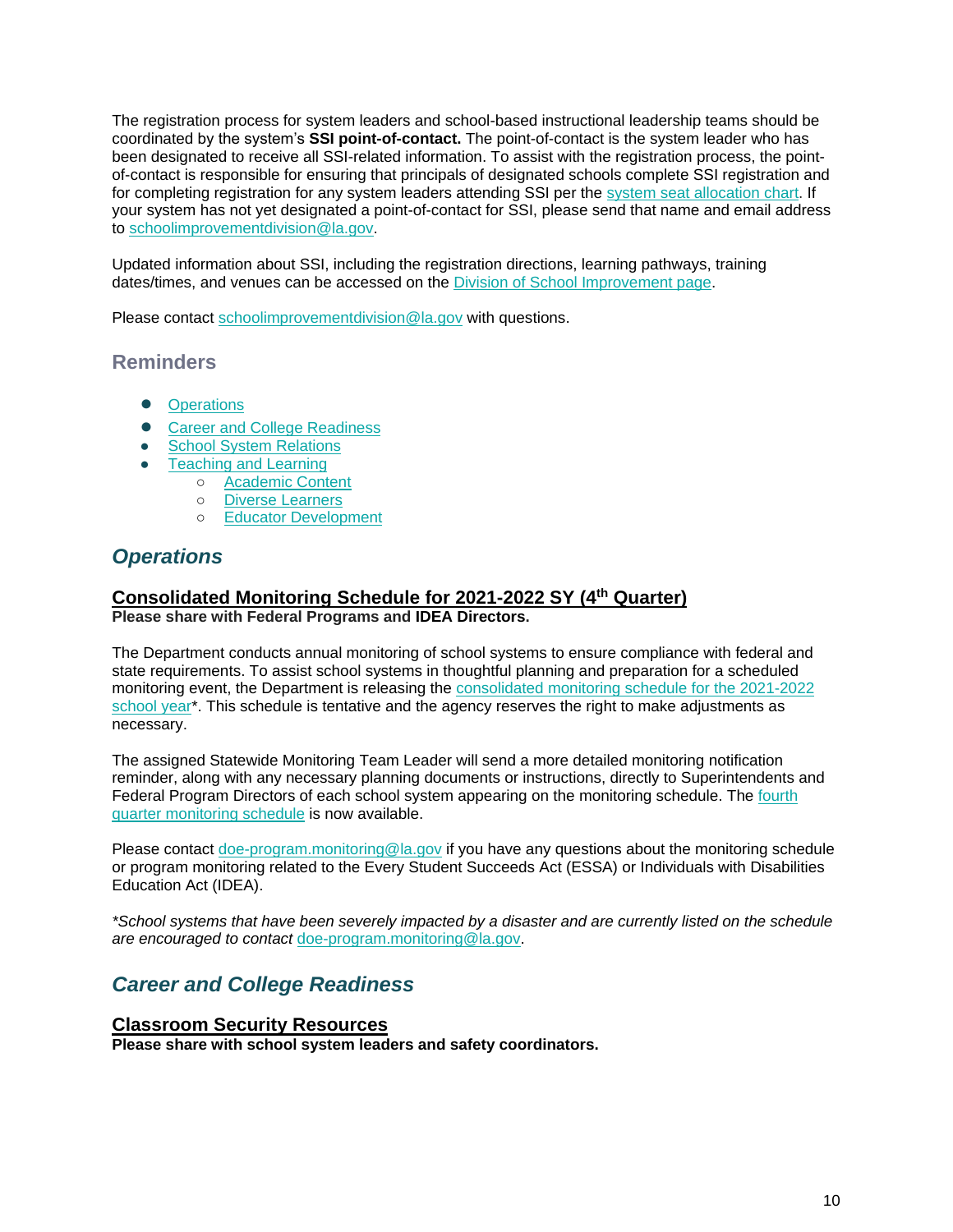In 2018, the Office of State Fire Marshal issued Memorandums 2018-02 and 2018-03 regarding classroom security for existing educational (grades K-12) and daycare facilities. Chief Dan Wallis, Louisiana State Fire Marshal, has shared additional resources around these memorandums. They can be accessed in the [School Policy library.](https://www.louisianabelieves.com/docs/default-source/policy/sfm-school-security-2022-memos.pdf?sfvrsn=6d696518_5/)

Most importantly, in these memos are directives on the type of locking devices and mechanisms that are allowable (i.e. deadbolts, door stops, etc.), so please review these carefully and fully.

Copies of the memorandum may be accessed in the School Policy library. If there are additional questions, please contact the Office of State Fire Marshal's Plan Review Staff at 1-800-256-5452, or via message at [www.lasfm.org,](http://www.lasfm.org/) using the contact us feature.

## **Medicaid Funding for Personal Care Services Information Webinar**

**Please share with school based Medicaid coordinators, special education directors and school business managers.**

Medicaid will now reimburse school districts for personal care services provided to students. Personal aides assisting students with positioning, behavior cueing, grooming, eating and mobility may be eligible for reimbursement.

The LDOE along with Jason Coker from Postlethwaite and Netterville is presenting a webinar to review reimbursement procedures, program requirements, training and documentation requirements. Interested participants are encouraged to register for the upcoming webinar.

- **Webinar Date and Time:** June 21 from 10:30 11:30 a.m.
- **Webinar Registration:** [PCS Webinar Registration](https://forms.gle/9q1PG4ebn9epjFuu5)

Please contact [elizabeth.duncan@la.gov](mailto:elizabeth.duncan@la.gov) with questions.

## **2022 High School EMS Program Update Webinar**

**Please share with CTE supervisors, school counselors, and administrators.**

The [High School EMS Education Program Manual](https://ldh.la.gov/assets/oph/ems/2022/220524HighSchoolEMSEdProgramGuide.pdf) has been updated, and serves to bring the guidance in line with recent changes to state statutes and policies. The revised manual will serve as the official guidance for the 2022-2023 school year and moving forward. EMS Education will host a webinar to present the revised manual and other updates.

- **Webinar Date and Time:** July 22 at 9 a.m.
- **Webinar Link[:](https://us02web.zoom.us/j/85439683772?pwd=Wk53cFBPNjRJQnU5d0I3WmJERS85Zz09)** [https://us02web.zoom.us/j/85439683772](https://us02web.zoom.us/j/85439683772?pwd=Wk53cFBPNjRJQnU5d0I3WmJERS85Zz09)
- **Meeting ID:** 854 3968 3772
- **Passcode:** 7WgNa1

Please contact [ems.education@la.gov](mailto:ems.education@la.gov) with questions.

## <span id="page-11-0"></span>*School System Relations*

#### **Department celebrates excellent educators**

**Please share with teachers, school and system leaders.** 

During the opening session of the Teacher Leader Summit, the Department was proud to announce live the *[2023 Teacher and Principal of the Year Finalists](https://www.louisianabelieves.com/docs/default-source/awards/2023-teacher-and-principal-of-the-year-finalists.pdf)*. These educators are making exceptional gains with students. Their commitment to student success exemplifies Louisiana's teaching profession.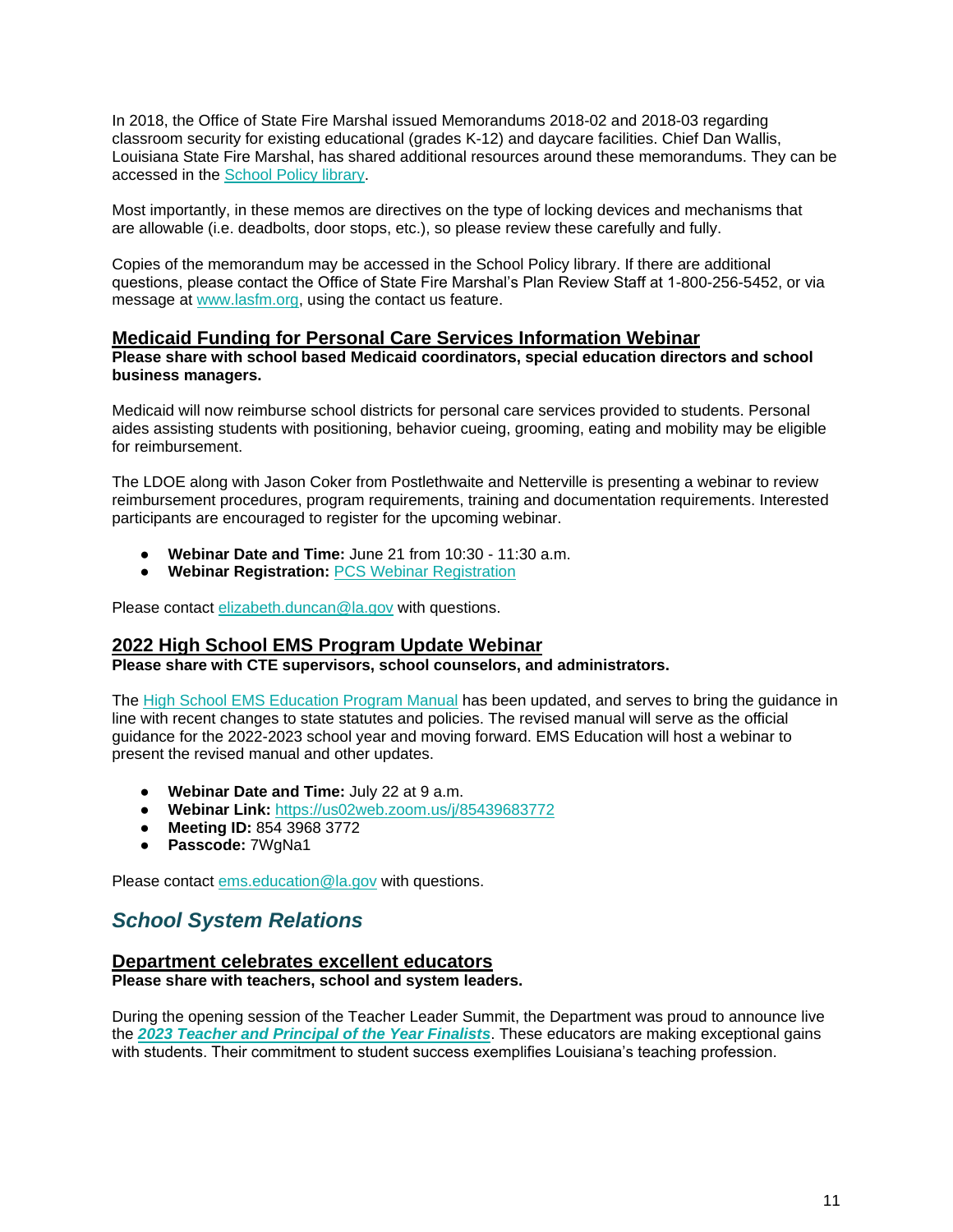In addition to naming the finalists for Teacher and Principal of the Year, the Department announced the [2022 Public Interest Fellowship](https://www.louisianabelieves.com/docs/default-source/awards/public-interest-fellowship-overview.pdf?sfvrsn=8bf19c1f_2) recipient, Brian Gough from St. Charles Parish. The fellowship allows recipients to spend the upcoming school year advocating for a key education initiative aligned to the Department's priorities. Winners are chosen from the previous year's list of Teacher of the Year semifinalists and finalists. Gough's fellowship initiative is focused on researching best practices for industry recruitment for internship programs.

Also during the opening session at the summit, other state-level honorees were recognized and celebrated. These honorees included the [New Teacher of the Year Finalists,](https://www.louisianabelieves.com/docs/default-source/awards/new-teacher-of-the-year-finalists-announcement.pdf) [Early Childhood Teacher](https://www.louisianabelieves.com/academics/award-programs)  [and Leader Finalists,](https://www.louisianabelieves.com/academics/award-programs) [Milken Educator Award recipients,](https://www.milkeneducatorawards.org/) and Louisiana's [Presidential Awards for](https://www.paemst.org/)  Excellence in [Mathematics and Science Teaching](https://www.paemst.org/) recipients. Information about these award programs can be found on the Department's [Awards page.](https://www.louisianabelieves.com/academics/award-programs)

All of these excellent educators will be honored at the *16thAnnual Excellent Educators Awards Gala* that will be held at the World War II Museum on the evening of July 30, 2022. This exciting event is cosponsored by Dream Teachers.

Congratulations to these outstanding educators!

Please contact excellenteducators@la.gov with questions.

# <span id="page-12-0"></span>*Teaching and Learning*

## <span id="page-12-1"></span>**Academic Content**

#### **Instructional Support: Instructional Material Reviews Please share with content supervisors and administrators.**

The Department conducts ongoing reviews of instructional materials to support school systems in adopting curricula in all core subjects. Newly rated Tier 1 materials are listed below. All tiered reviews can be found on the [Annotated Reviews](http://www.louisianabelieves.com/academics/ONLINE-INSTRUCTIONAL-MATERIALS-REVIEWS/curricular-resources-annotated-reviews) webpage.The status of all instructional materials submissions can be found in the [Weekly Report.](https://www.louisianabelieves.com/docs/default-source/curricular-resources/online-instructional-materials-reviews.pdf?sfvrsn=a26b841f_654)

| <b>Publisher</b>                  | <b>Title and Grade Levels</b>                                           | <b>Core Subject</b> | <b>Tiered Rating</b> |
|-----------------------------------|-------------------------------------------------------------------------|---------------------|----------------------|
| <b>Achievement First</b>          | Achievement First Math, Grades K-4                                      | Math                | Tier 1               |
| Amplify Education, Inc.           | Amplify Science Louisiana, Grade 7                                      | Science             | Tier 1               |
| Children's Literacy<br>Initiative | Blueprint for Early Learning, Ages 4-5                                  | <b>ECE</b>          | Tier 1               |
| Open Up Resources                 | EL Education Language Arts, Grades 6-8                                  | ELA                 | Tier 1               |
| Teaching Strategies,<br>LLC.      | The Creative Curriculum <sup>®</sup> for Family<br>Child Care, Ages 0-5 | <b>ECE</b>          | Tier 1               |

Please contact [louisianacurriculumreview@la.gov](mailto:LouisianaCurriculumReview@la.gov) with questions.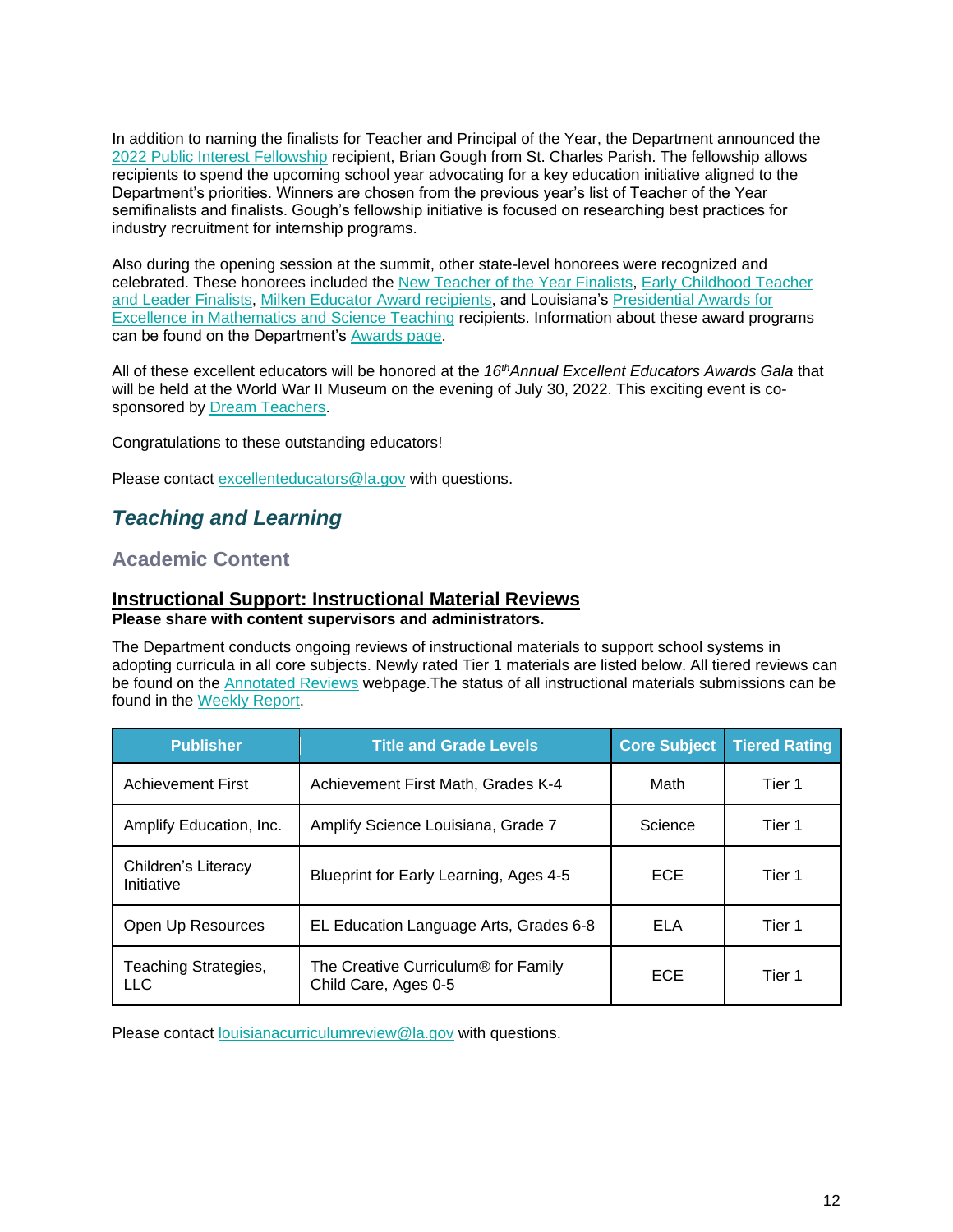## **Zearn Data Sharing Agreement**

**Please share with math curriculum leads, superintendents and data managers.** 

The Department has executed a statewide [data sharing agreement with Zearn](https://www.louisianabelieves.com/docs/default-source/data-management/zearn---may-2022.pdf?sfvrsn=884a6518_2) on behalf of school systems using the high-quality curriculum Zearn Math for core instruction during the school year or as part of a [Summer Learning Program,](https://www.louisianabelieves.com/docs/default-source/accelerate/accelerate-math-summer-learning-2022.pdf?sfvrsn=7f746418_18) and/or as part of a [high-dosage tutoring program.](https://www.louisianabelieves.com/docs/default-source/accelerate/accelerate-math.pdf?sfvrsn=433c6618_30) This agreement, by way of [addenda,](https://www.louisianabelieves.com/docs/default-source/data-management/zearn---addendum.docx?sfvrsn=63496518_2) allows individual school systems to opt in, so that they may also receive the services provided and protect the privacy of students. To opt in, system superintendents will sign and submit the [Zearn Addendum](https://www.louisianabelieves.com/docs/default-source/data-management/zearn---addendum.docx?sfvrsn=63496518_2) to the Department by either uploading to this [JotForm](https://form.jotform.com/221037256699160) or emailing the signed agreement to Idedata@la.gov. Please note, this data sharing agreement does not take the place of a school system's individual contracted services directly established with Zearn. This agreement allows school systems to share data with Zearn and for Zearn to share non-student personally identifiable information with the LDOE.

Please contact **Idedata@la.gov** with questions.

## <span id="page-13-0"></span>**Diverse Learners**

## **Foundational Literacy Modules for Grades 4-8 Educators Registration Open**

**Please share with system leaders, special education leaders, special educators, interventionists, EL educators.** 

The Department has partnered with Public Consulting Group (PCG) to offer five free asynchronous science of reading modules for grades 4 - 8 educators. The Professional Development Modules are focused on content that is teacher-friendly and provides the knowledge and skills necessary for intermediate and middle school classrooms instruction by applying age-appropriate science of reading strategies.The five topics include understanding the science of reading, exploring phonics and advanced word study, creating fluent readers, developing vocabulary and increasing reading comprehension. Modules will open monthly beginning at the end of May and remain available throughout the 2022 - 2023 school year. [Registration](https://forms.office.com/pages/responsepage.aspx?id=wxCx2SVMeUO5euJIk4zBe480GuvBKj1CvXxROcKQzeNUMlI4S0tDVFhPSkVXNU5DNkJDSlhXNkFHMy4u) is open and will remain open throughout the release.

Please contact [diverselearnersupport@la.gov](mailto:diverselearnersupport@la.gov) with questions.

#### **Guidance for Leading Inclusive Special Education Programs**

**Please share with school system leaders and special education directors/supervisors.**

The Department released the fifth issue of Guidance for Leading Inclusive Special Education Programs: [Positive Behavioral Interventions and Supports.](https://louisianabelieves.com/docs/default-source/students-with-disabilities/guidance-for-leading-inclusive-special-education-programs---positive-behavior-intervention-supports-(may-2022).pdf?sfvrsn=474c6518_6) School system leaders and special education supervisors are encouraged to collaboratively review the guidance document and utilize the [Positive Behavior](https://docs.google.com/document/d/1q2qNZQ2kIWVZDHd9tUWJ4YMogd_kQgPvRQRPa6GkTyo/edit)  [Strategies: A Leader's Inventory for Action](https://docs.google.com/document/d/1q2qNZQ2kIWVZDHd9tUWJ4YMogd_kQgPvRQRPa6GkTyo/edit) to plan for potential next steps.

Please contact [diverselearnersupport@la.gov](mailto:diverselearnersupport@la.gov) with questions.

#### **Accelerate Louisiana's Tutoring Strategy: Diverse Learners**

**Please share with school system leaders and special education directors/supervisors.**

The Department remains committed to our belief that in order to address unfinished learning, we must provide equal-access, effective tutoring. The pandemic, as well as, weather related events has continued to cause an unprecedented disruption in the education of students throughout Louisiana. In response, systems must continue planning to address students' unfinished learning.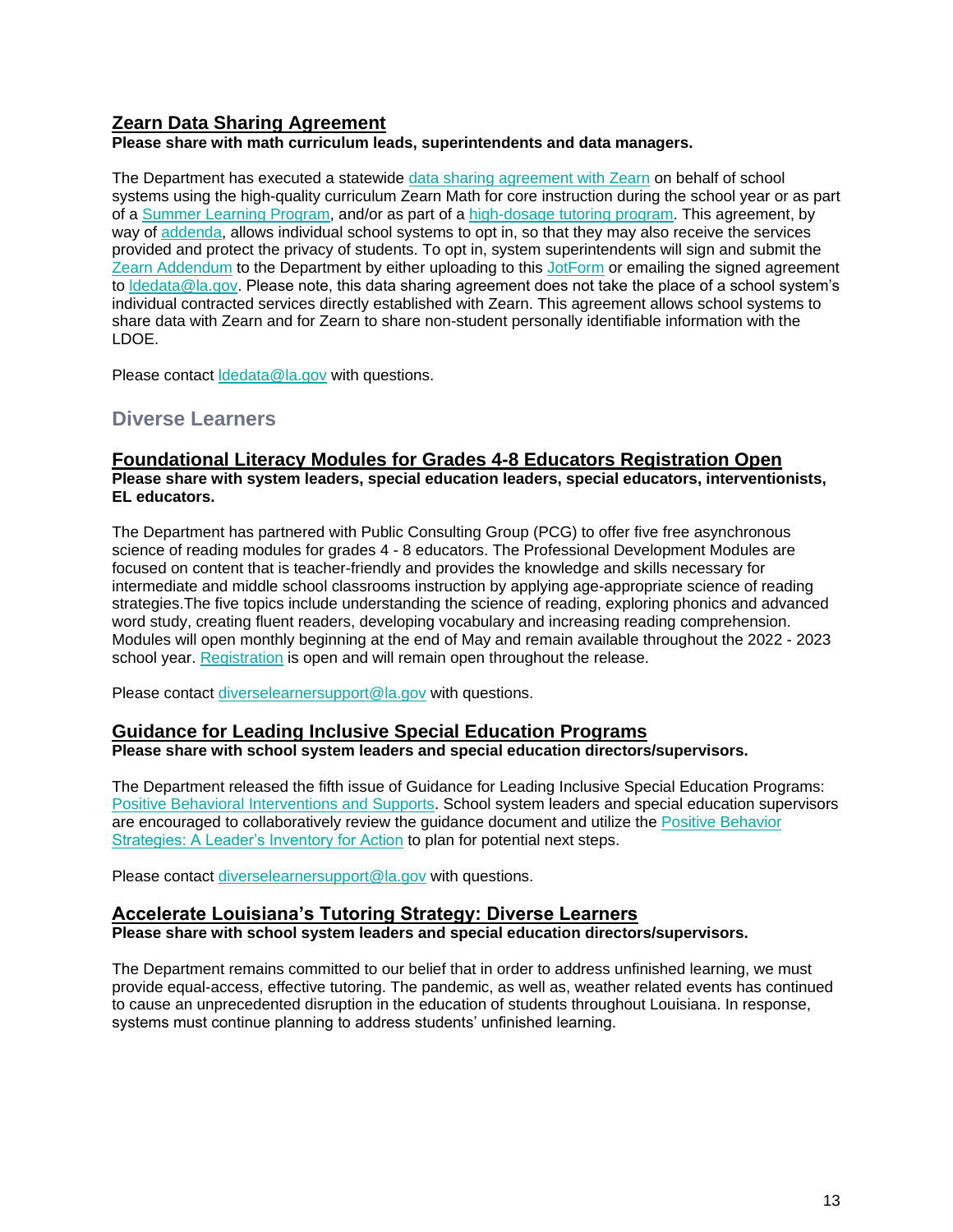On [June 23 at 2 p.m.](https://ldoe.zoom.us/j/92095514424) the Division of Diverse Learners will host a webinar to take a deep dive into the existing guidance to support school systems in embedding Louisiana's Pre-K to High School Tutoring Strategy into their operation structure.

Webinar Date and Time**:** June 23 at 2 p.m. Webinar Link[:](https://ldoe.zoom.us/j/98516651581?pwd=RGRGTHZHQ1YwSnBKT0RRU2toSFRsdz09) https://ldoe.zoom.us/j/92095514424 Webinar Phone Number: **3**12-626-6799 Meeting ID#: 920 9551 4424

Please contact [diverselearnersupport@la.gov](mailto:diverselearnersupport@la.gov) with questions.

# <span id="page-14-0"></span>**Educator Development**

#### **New Teacher Experience: Summer Kick Off Registration Please share with school leaders and system leaders.**

The Department will host the [New Teacher Experience: Summer Kick Off](https://www.louisianabelieves.com/docs/default-source/awards/new-teacher-experience-summer-kick-off.pdf?sfvrsn=fa4e6518_2) on **July 25** in Baton Rouge. This will be a full day of professional development and fun to welcome our new Louisiana teachers.

[Registration](https://docs.google.com/forms/d/e/1FAIpQLSfhekakJahgArZUUi0-BZWjbk4jKUVVmTZCiyN8cliZfIc9jg/viewform?usp=sf_link) for this event will be first come, first served. The [registration link](https://docs.google.com/forms/d/e/1FAIpQLSfhekakJahgArZUUi0-BZWjbk4jKUVVmTZCiyN8cliZfIc9jg/viewform?usp=sf_link) is now open. School systems must have the name and email address of new teachers in order to register for this event. New teachers must already be hired by a school system in order to be registered.

Registration will close on **July 8** or once capacity is reached, whichever comes first. New teachers registered for this event will receive logistical details via email prior to the event, and will be asked to confirm their attendance.

Please contact [laurie.carlton@la.gov](mailto:laurie.carlton@la.gov) with questions.

#### **New Teacher Experience: Pilot Opportunity**

**Please share with school leaders and system leaders.**

The New Teacher Experience (NTE) [Pilot](https://www.louisianabelieves.com/docs/default-source/awards/new-teacher-experience-pilot-overview.pdf) will provide school systems strategies to foster a community of practices and create conditions for effective teaching and learning. In addition, the pilot will support the direct work of principals, mentors, and colleagues with new teachers. Participating school systems will be asked to implement best practices throughout the year and work with the LDOE in fine tuning the New Teacher Experience.

School systems may be interested in participating in this pilot if they do not have a support program in place for new teachers, or if they have one that they want to modify to include additional best practices. All pilot participants will need to have teachers participate in at least two of the following supports for new teachers:

- Affinity groups
- Professional Development Modules
- Mentoring

Funding will be provided to support the NTE pilot. Funding may be used for:

- Stipends for Mentors supporting new teachers.
- Funding for Mentor training and credentialing.
- Travel costs for attending in person trainings.
- Completion stipends for participating new teachers.